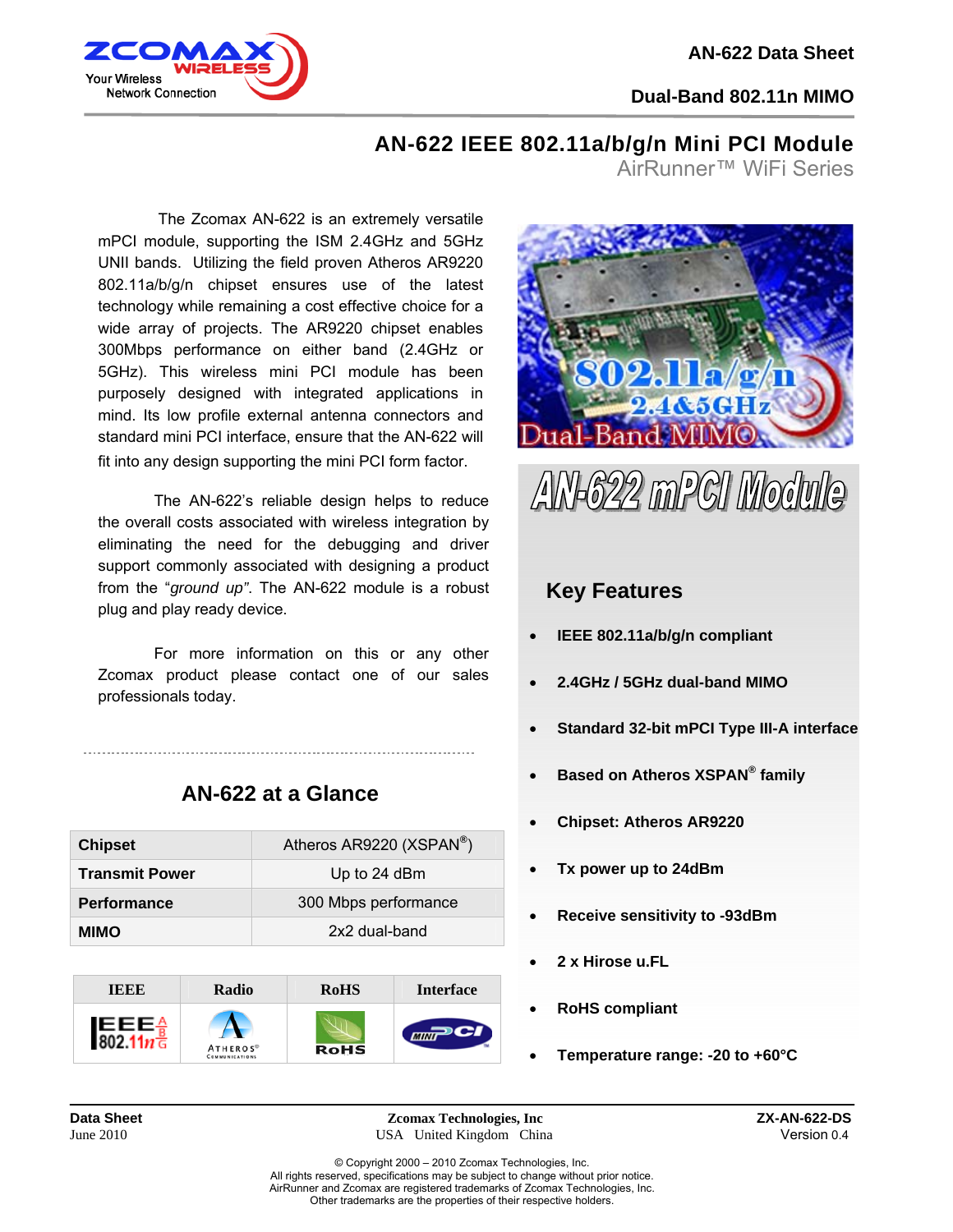

l

## **Dual-Band 802.11n MIMO**

| <b>Radio Specification</b>        |                                                                    |                                            |                                            |                |  |
|-----------------------------------|--------------------------------------------------------------------|--------------------------------------------|--------------------------------------------|----------------|--|
| 802.11 Standard                   | IEEE 802.11a/b/g/n compliant                                       |                                            |                                            |                |  |
| Chipset                           | Atheros AR9220 (Single chip, dual-band)                            |                                            |                                            |                |  |
| Modulation                        | OFDM: BPSK, QPSK, 16-QAM, 64-QAM / DSS: DBPSK, DQPSK, CCK          |                                            |                                            |                |  |
|                                   | ISM Band: FCC-2.412GHz ~ 2.462GHz, ETSI-2.412GHz ~ 2.472GHz        |                                            |                                            |                |  |
| <b>Supported Frequency Ranges</b> | UNII: FCC-5.15GHz~5.850GHz, ETSI 5.15GHz~5.35GHz, 5.47GHz~5.725GHz |                                            |                                            |                |  |
| RF Output Power (± 2dB)           | 6-24Mbps                                                           |                                            |                                            | 21dBm          |  |
|                                   |                                                                    | 5150-5350MHz<br>5470-5725MHz               | 36Mbps                                     | 21dBm          |  |
|                                   |                                                                    |                                            | 48Mbps                                     | 20dBm          |  |
|                                   | IEEE 802.11a                                                       |                                            | 54Mbps                                     | 19dBm          |  |
|                                   |                                                                    |                                            | 6-24Mbps<br>36Mbps                         | 21dBm<br>20dBm |  |
|                                   |                                                                    | 5725-5825MHz                               | 48Mbps                                     | 19dBm          |  |
|                                   |                                                                    |                                            | 54Mbps                                     | 17dBm          |  |
|                                   | <b>IEEE 802.11b</b>                                                | 1-11Mbps                                   |                                            | 21dBm          |  |
|                                   |                                                                    | 6-24Mbps<br>36Mbps                         |                                            | 24dBm          |  |
|                                   | IEEE 802.11g                                                       |                                            | 48Mbps                                     | 23dBm<br>22dBm |  |
|                                   |                                                                    | 54Mbps                                     |                                            | 20dBm          |  |
|                                   |                                                                    | <b>HT20 MCS0/8</b>                         |                                            |                |  |
|                                   |                                                                    |                                            | <b>HT20 MSC1/9</b>                         |                |  |
|                                   |                                                                    | HT 20 MSC3/11                              | HT 20 MSC2/10                              | 24dBm          |  |
|                                   |                                                                    |                                            | HT 20 MSC4/12                              |                |  |
|                                   |                                                                    | HT 20 MSC5/13                              |                                            |                |  |
|                                   |                                                                    |                                            | HT 20 MSC6/14                              | 23dBm          |  |
|                                   | IEEE 802.11gn                                                      | HT 20 MSC7/15                              |                                            | 19dBm          |  |
|                                   |                                                                    | <b>HT 40 MSC0/8</b><br><b>HT 40 MSC1/9</b> |                                            | 23dBm<br>22dBm |  |
|                                   |                                                                    | HT 40 MSC2/10                              |                                            |                |  |
|                                   |                                                                    | HT 40 MSC3/11                              |                                            |                |  |
|                                   |                                                                    | HT 40 MSC4/12                              |                                            |                |  |
|                                   |                                                                    | HT 40 MSC5/13<br>HT 40 MSC6/14             |                                            |                |  |
|                                   |                                                                    | HT 40 MSC7/15                              | 21dBm<br>19dBm                             |                |  |
|                                   | <b>IEEE 802.11an</b>                                               |                                            | <b>HT20 MCS0/8</b>                         | 24dBm          |  |
|                                   |                                                                    |                                            | <b>HT20 MCS1/9</b>                         |                |  |
|                                   |                                                                    |                                            | HT20 MCS2/10                               |                |  |
|                                   |                                                                    | 5150~5350                                  | HT20 MCS3/11<br>HT20 MCS4/12               |                |  |
|                                   |                                                                    |                                            | <b>HT20 MCS5/13</b>                        | 23dBm          |  |
|                                   |                                                                    |                                            | HT20 MCS6/14                               | 22dBm          |  |
|                                   |                                                                    |                                            | <b>HT20 MCS7/15</b>                        | 19dBm          |  |
|                                   |                                                                    |                                            | <b>HT20 MCS0/8</b><br><b>HT20 MCS1/9</b>   | 22dBm<br>17dBm |  |
|                                   |                                                                    | 5470~5725                                  | <b>HT20 MCS2/10</b>                        |                |  |
|                                   |                                                                    |                                            | <b>HT20 MCS3/11</b>                        |                |  |
|                                   |                                                                    |                                            | HT20 MCS4/12                               |                |  |
|                                   |                                                                    |                                            | <b>HT20 MCS5/13</b>                        |                |  |
|                                   |                                                                    |                                            | <b>HT20 MCS6/14</b><br><b>HT20 MCS7/15</b> |                |  |
|                                   |                                                                    |                                            | HT20 MCS0/8                                | 22dBm          |  |
|                                   |                                                                    |                                            | <b>HT20 MCS1/9</b>                         |                |  |
|                                   |                                                                    |                                            | <b>HT20 MCS2/10</b>                        |                |  |
|                                   |                                                                    | 5725~5825                                  | <b>HT20 MCS3/11</b>                        |                |  |
|                                   |                                                                    |                                            | <b>HT20 MCS4/12</b><br><b>HT20 MCS5/13</b> |                |  |
|                                   |                                                                    |                                            | <b>HT20 MCS6/14</b>                        | 21dBm          |  |
|                                   |                                                                    |                                            | <b>HT20 MCS7/15</b>                        | 17dBm          |  |
|                                   |                                                                    | 5150~5350                                  | <b>HT40 MCS0/8</b>                         | 22dBm          |  |

Data Sheet **Zcomax Technologies, Inc.** Page 2 of 3 www.zcomax.com